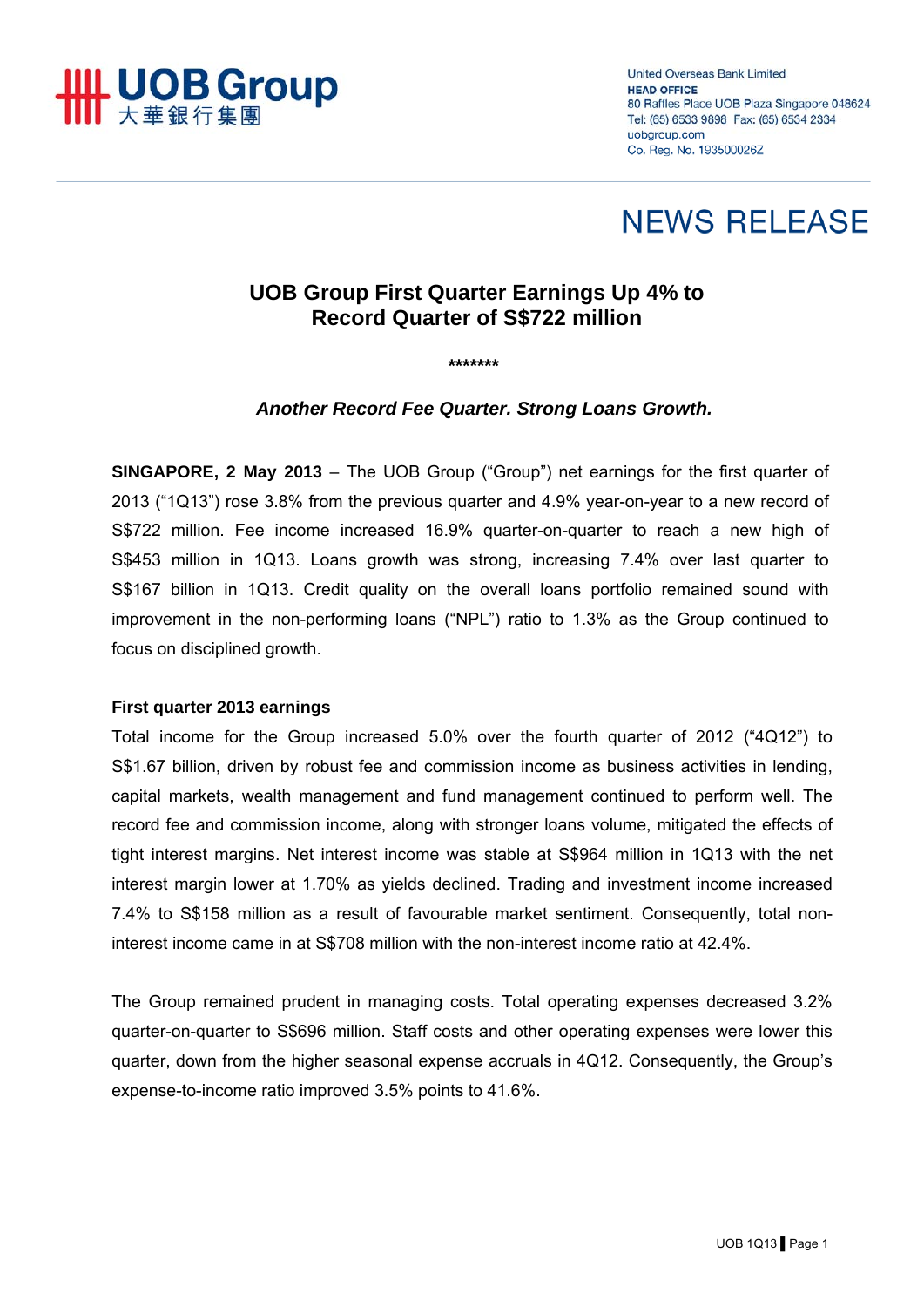Total impairment charges for 1Q13 were lower at S\$130 million. Individual impairment on loans declined from the higher impairment in 4Q12 due to a specific account. The total loans charge off rate remained at 30 basis points. Credit quality on the loans portfolio continued to stay healthy as the NPL ratio improved 20 basis points to 1.3% with strong NPL coverage at 134.0%.

Gross customer loans grew 7.4% for the quarter to S\$167 billion as at 31 March 2013. The strong growth which rose 8.8% to S\$110 billion came primarily from Singapore. The regional countries grew at a controlled pace of 2.2% to a combined loans base of S\$47.8 billion.

Customer deposits increased 3.4% to S\$188 billion, supported by a strong deposits franchise. The Group's liquidity position remained stable with a loans-to-deposits ratio at 87.3%. The Group further diversified its funding base through new issuances under the US\$10 billion US commercial paper programme.

Shareholders' equity increased 3.9% to S\$26.1 billion, largely contributed by higher earnings as well as improved valuation on its investment portfolio.

With effect from 1 January 2013, the Group adopted Basel III for its computation of capital adequacy ratios ("CAR") in accordance with the revised Monetary Authority of Singapore ("MAS") Notice 637. The Common Equity Tier 1 and total CAR of 14.3% and 18.0% as at 31 March 2013 respectively were well above the minimum requirements of the MAS.

Compared with 1Q12, net earnings of the Group rose 4.9% to S\$722 million.

Net interest income of S\$964 million was 3.5% lower than 1Q12 on compressed assets yields. Continued efforts to boost fee income to mitigate the effects of margin pressure resulted in fees registering a robust 25.2% year-on-year growth. The sterling performance in fee income was underpinned by strong growth in lending, fund management, capital market and wealth management businesses. Trading and investment income decreased to S\$158 million due to lower gains on the sale of securities.

Operating expenses of S\$696 million in 1Q13 were 2.9% higher than 1Q12 mainly on higher staff costs. Cost-to-income ratio was 10 basis points higher at 41.6%.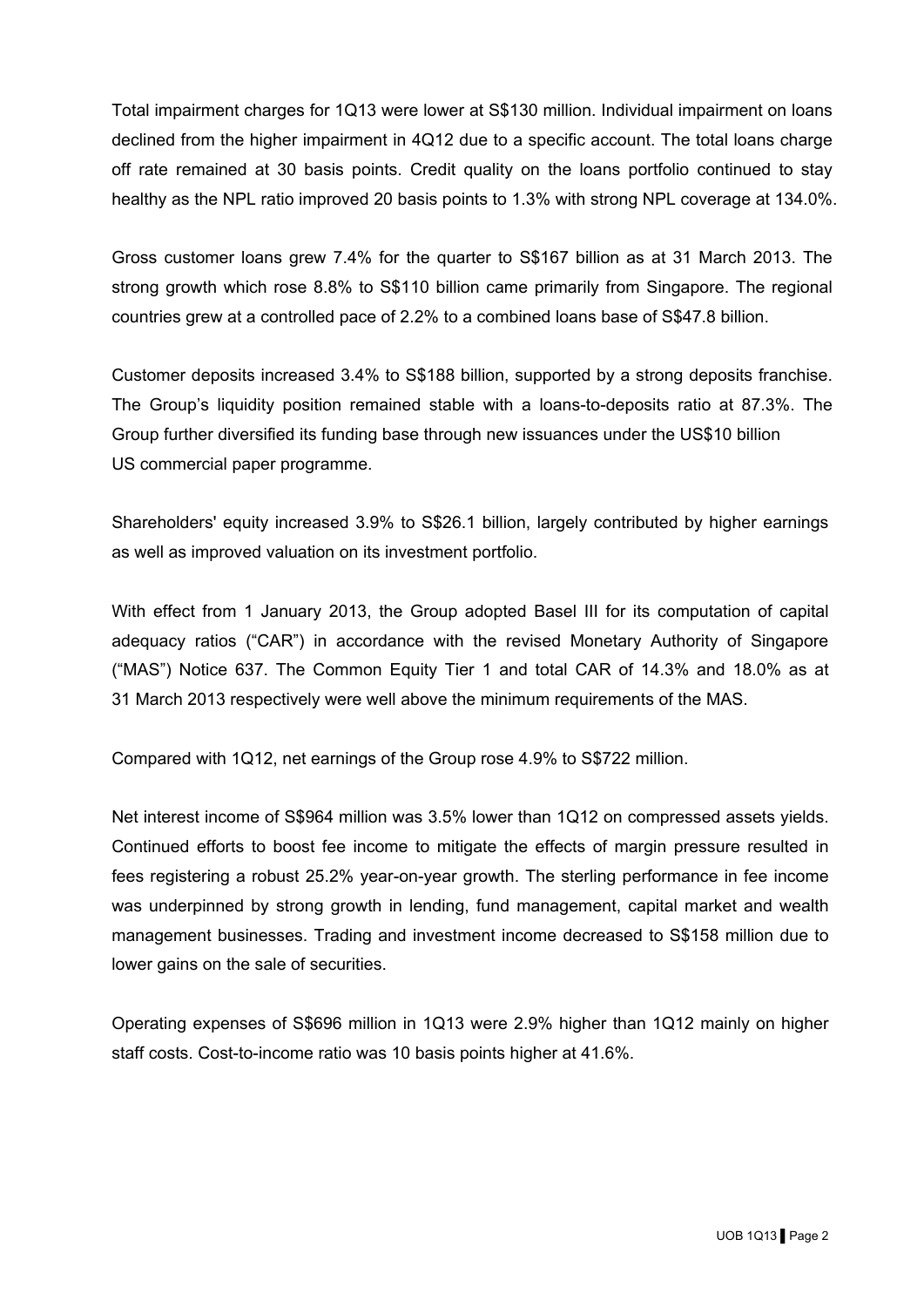Total impairment charges were higher at S\$130 million in 1Q13 as more collective impairment was set aside on higher loans growth. The total loans charge off rate was maintained at 30 basis points.

Gross customer loans of S\$167 billion as at 31 March 2013 were 13.3% higher than 1Q12. Singapore increased 15.5% to reach \$110 billion while loans base of regional countries grew 9.7% to S\$47.8 billion. Customer deposits were 11.7% higher at S\$188 billion as at 31 March 2013 when compared with a year ago.

#### **CEO's statement**

Mr Wee Ee Cheong, the UOB Group's Deputy Chairman and Chief Executive Officer, said: "UOB continues to deliver strong, sustainable profits by strengthening its regional network and product capabilities. We started 2013 well, posting a record quarter of profits and fees.

"Despite this strong start, we are mindful that overall growth is expected to moderate this year. Within Asia, especially Southeast Asia, business and economic fundamentals remain sound and we will continue to see ample liquidity and intense competition.

"Given our balance sheet strength, we are well-positioned to navigate the changing landscape, even as Basel III implementation kicks in this year. With our regionalisation initiatives on track, we remain confident of furthering our regional wholesale and wealth management business."

- ends -